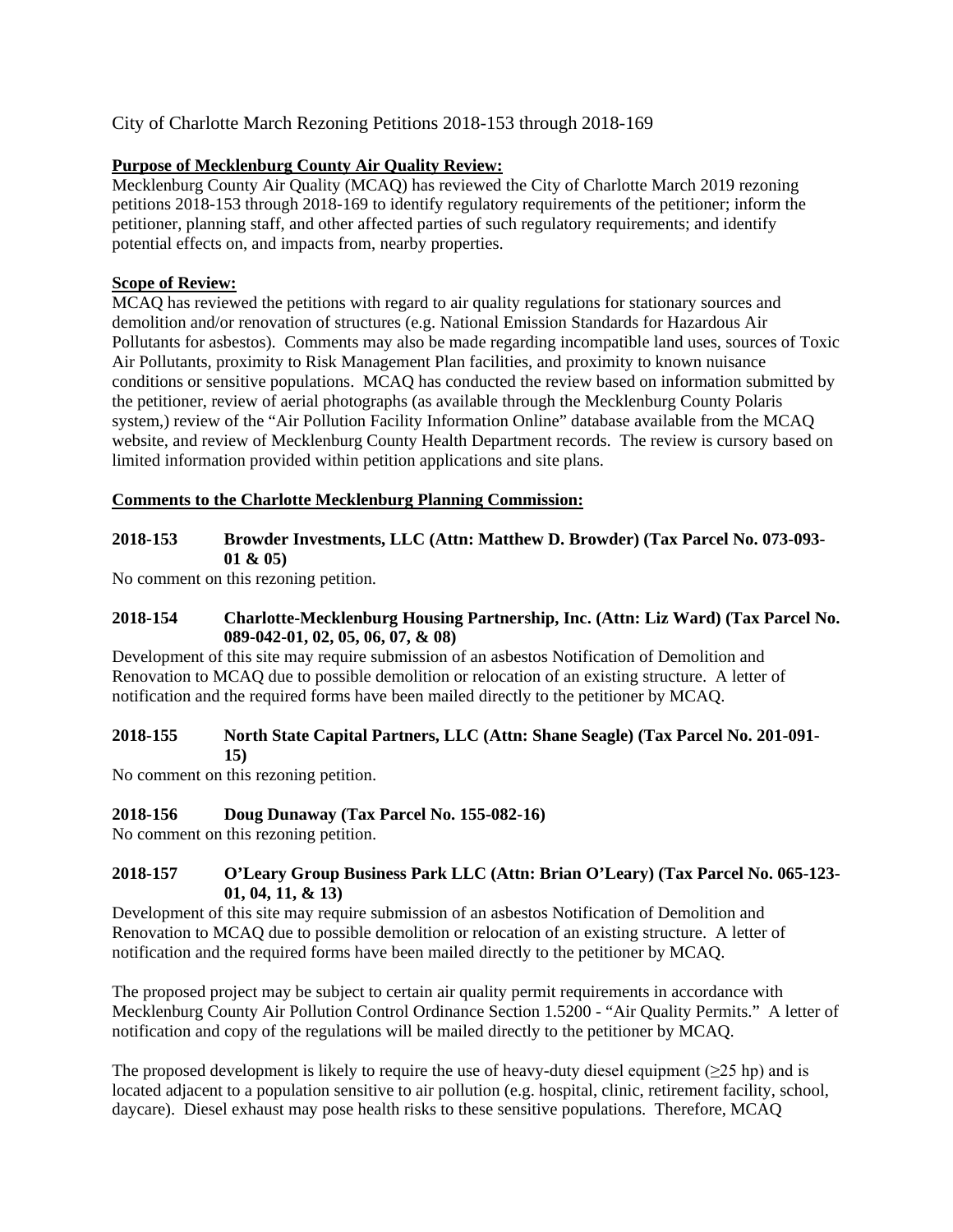recommends that during construction the petitioner use diesel equipment that meets EPA Tier 4 emission standards, the cleanest equipment available. Using the cleanest equipment available will minimize air pollution thereby minimizing health impacts to the surrounding communities. A letter communicating this recommendation has been mailed directly to the petitioner by MCAQ.

# **2018-158 Full Circle Capital Partners (Attn: Joel Lilienfeld) (Tax Parcel No. 049-291-01)**

Development of this site may require submission of an asbestos Notification of Demolition and Renovation to MCAQ due to possible demolition or relocation of an existing structure. A letter of notification and the required forms have been mailed directly to the petitioner by MCAQ.

# **2018-159 Mary Ann and Charles Mauldwin (Tax Parcel No. 045-131-08)**

No comment on this rezoning petition.

### **2018-160 K Sade Ventures (Attn: Keith Saieed) (Tax Parcel No. 051-111-03, 04, 09, 14, & 99; 051-221-78)**

Development of this site may require submission of an asbestos Notification of Demolition and Renovation to MCAQ due to possible demolition or relocation of an existing structure. A letter of notification and the required forms have been mailed directly to the petitioner by MCAQ.

#### **2018-161 Borgin Properties (Attn: James M. Howell) (Tax Parcel No. 205-115-09 & 44 others)** Development of this site may require submission of an asbestos Notification of Demolition and Renovation to MCAQ due to possible demolition or relocation of an existing structure. A letter of notification and the required forms have been mailed directly to the petitioner by MCAQ.

The proposed development is likely to require the use of heavy-duty diesel equipment ( $\geq 25$  hp) and is located adjacent to a population sensitive to air pollution (e.g. hospital, clinic, retirement facility, school, daycare). Diesel exhaust may pose health risks to these sensitive populations. Therefore, MCAQ recommends that during construction the petitioner use diesel equipment that meets EPA Tier 4 emission standards, the cleanest equipment available. Using the cleanest equipment available will minimize air pollution thereby minimizing health impacts to the surrounding communities. A letter communicating this recommendation has been mailed directly to the petitioner by MCAQ.

## **2018-162 NRP Properties, LLC (Attn: Jason Mochizuki) (Tax Parcel No. 089-111-11)**

The proposed development is likely to require the use of heavy-duty diesel equipment ( $\geq 25$  hp) and is located adjacent to a population sensitive to air pollution (e.g. hospital, clinic, retirement facility, school, daycare). Diesel exhaust may pose health risks to these sensitive populations. Therefore, MCAQ recommends that during construction the petitioner use diesel equipment that meets EPA Tier 4 emission standards, the cleanest equipment available. Using the cleanest equipment available will minimize air pollution thereby minimizing health impacts to the surrounding communities. A letter communicating this recommendation has been mailed directly to the petitioner by MCAQ.

### **2018-163 Suncap Property Group, LLC (Attn: David G. Lee) (Tax Parcel No. 123-125-12, 13, 21, 22, 23, 24, & 25)**

Development of this site may require submission of an asbestos Notification of Demolition and Renovation to MCAQ due to possible demolition or relocation of an existing structure. A letter of notification and the required forms have been mailed directly to the petitioner by MCAQ.

The proposed development is likely to require the use of heavy-duty diesel equipment ( $\geq 25$  hp) and is located adjacent to a population sensitive to air pollution (e.g. hospital, clinic, retirement facility, school, daycare). Diesel exhaust may pose health risks to these sensitive populations. Therefore, MCAQ recommends that during construction the petitioner use diesel equipment that meets EPA Tier 4 emission